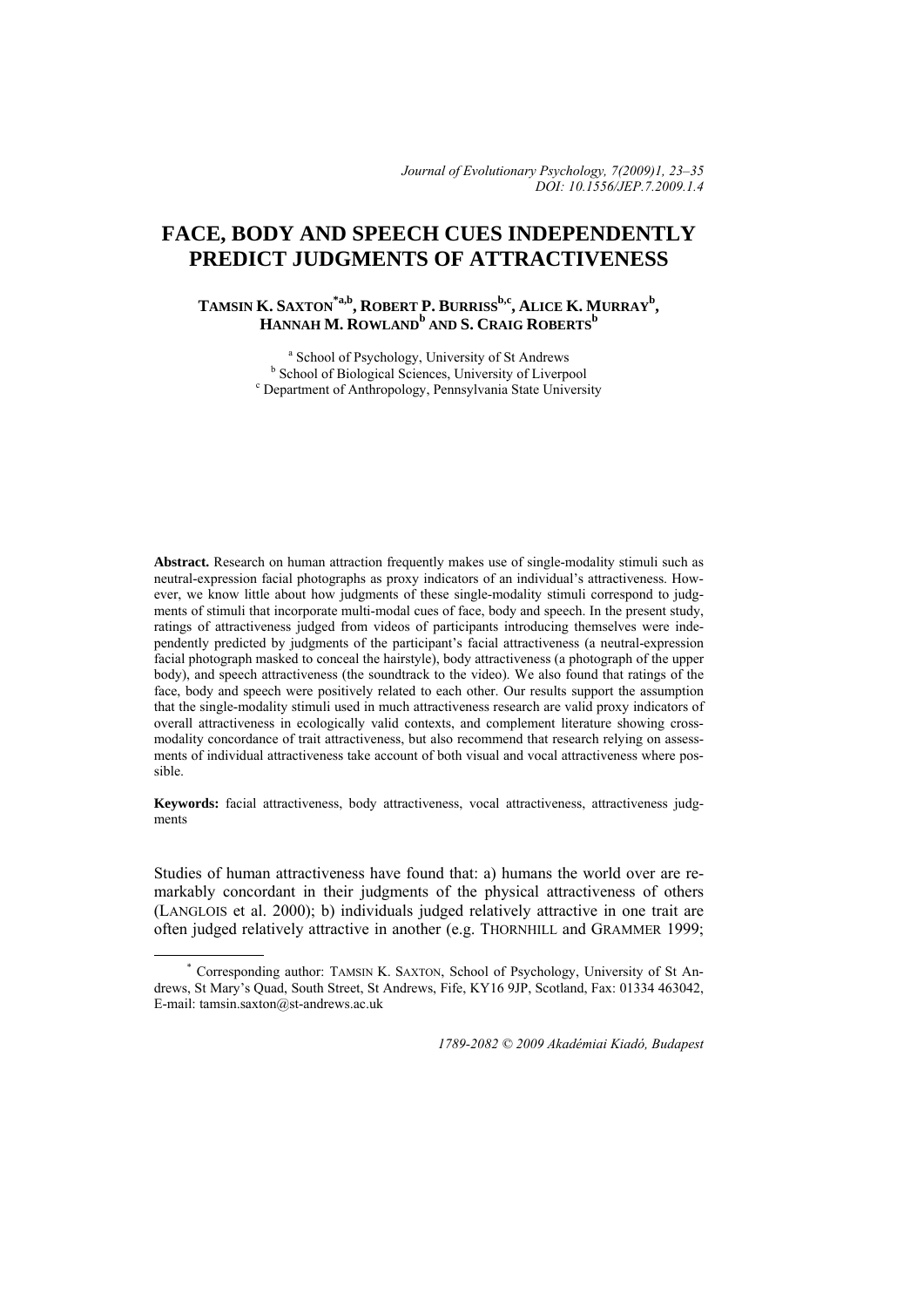PETERS, RHODES and SIMMONS 2007); c) attractiveness judgments are contextdependent, becoming more attuned as they become more biologically relevant, such as at puberty (SAXTON, CARYL and ROBERTS 2006; SAXTON et al. in review) or at the peak fertility phase of a woman's menstrual cycle (review in JONES et al. 2008); and d) physical attractiveness is associated with enhanced reproductive success (e.g. RHODES, SIMMONS and PETERS 2005; APICELLA, FEINBERG and MARLOWE 2007). These findings have been interpreted as evidence that judgments of physical attractiveness in humans are underpinned by particular psychological adaptations, and explain why physical attractiveness continues to be the subject of much research interest (review in ROBERTS and LITTLE 2008).

Although judgments of physical attractiveness can be made with reference to a wide range of physical attributes, most work on human attraction has employed single-modality stimuli such as photographs of faces or recordings of voices, with ratings of these traits often assumed to be a proxy for the overall attractiveness of an individual (review in RHODES 2006). Research has shown that attractiveness of both face and voice (ZUCKERMAN, MIYAKE and HODGINS 1991), face and body (MUES-ER et al. 1984; BROWN, CASH and NOLES 1986; RAINES, HECHTMAN and ROSEN-THAL 1990a; HÖNEKOPP et al. 2007; PETERS, RHODES and SIMMONS 2007), and face and dynamic expressiveness (RIGGIO et al. 1991) can each contribute individually to perceptions of an individual's attractiveness. Yet work on the contributions of various modalities (in particular, the relative importance of face and voice) to social impression formation (e.g. perceptions of dominance or trustworthiness) has emphasised that the contribution of each modality is dependent both upon the context in which judgments are made and the context in which stimuli are recorded (e.g. FRIEDMAN 1978; DEPAULO, ZUCKERMAN and ROSENTHAL 1980; EKMAN et al. 1980; NOLLER 1985; ZEBROWITZ-MCARTHUR and MONTEPARE 1989; RAINES, HECHTMAN and ROSENTHAL 1990a, b). To understand how the different modalities contribute to perceptions of attractiveness at zero acquaintance, then, research specific to judgments of attractiveness in zero acquaintance social contexts is necessary. Such research has shown that the face is more important than the rest of the body to judgments of static whole-body attractiveness (PETERS, RHODES and SIM-MONS 2007), and that facial attractiveness and dynamic expressiveness are more important than attractiveness of body or dress (RIGGIO et al. 1991). Yet an examination of the various contributors to overall personal attractiveness in more naturalistic conditions, and in particular a consideration of the important modulatory effect of vocal attractiveness in overall attractiveness judgments (ZUCKERMAN, MIYAKE and HODGINS 1991), has so far been lacking.

Related to the question of the contributions of the different modalities to attractiveness judgments, there is a controversy over whether different traits each provide similar information on an individual's attractiveness. Correlations between attractiveness ratings are predicted on the theoretical footing that physical traits may provide concordant information about an individual's suitability as a partner (MØLLER and POMIANKOWSKI 1993). In line with this, ratings of faces and odour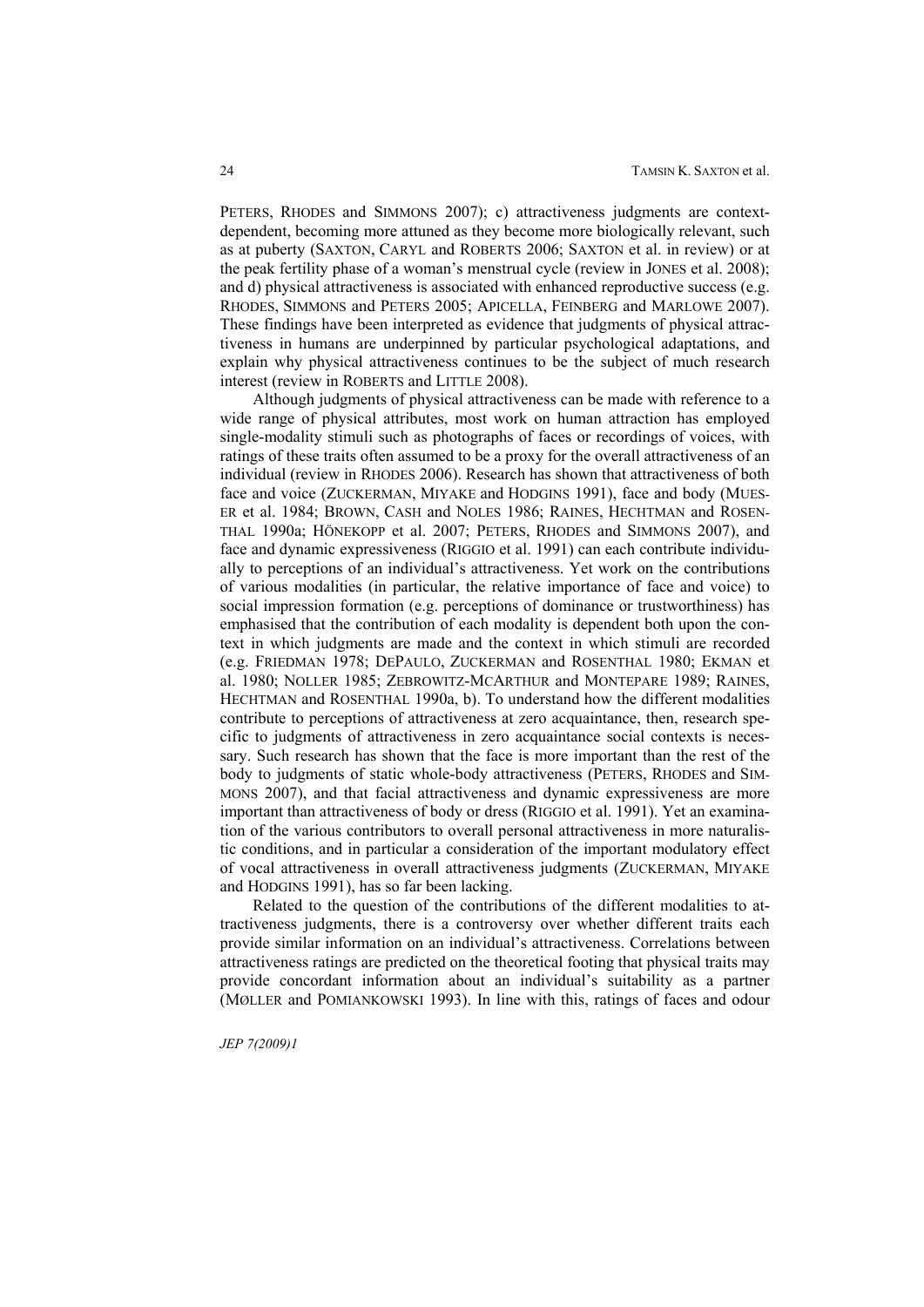(RIKOWSKI and GRAMMER 1999) and male personality and odour (HAVLICEK, ROBERTS and FLEGR 2005) are positively correlated within an individual. Yet other findings have been mixed. Research has found a relationship in women but not in men between the ratings of faces and bodies (THORNHILL and GRAMMER 1999; PE-TERS, RHODES and SIMMONS 2007), and between faces and facial movement (MORRISON et al. 2007). Reports of the correspondence between attractiveness ratings of facial photographs and silent videos of the moving faces have reported variously that they correspond in stimuli of both sexes (BROWN, CASH and NOLES 1986; ROBERTS et al. in press), in female but not male stimuli (LANDER 2008; PEN-TON-VOAK and CHANG 2008), and not in female stimuli (RUBENSTEIN 2005). Some studies have linked facial or physical and vocal attractiveness (FEINBERG et al. 2005; SAXTON, CARYL and ROBERTS 2006) while others have found no such link (OGUCHI and KIKUCHI 1997; LANDER 2008). Similarly, correlations between attractiveness ratings of voices and video recordings of the faces have been reported as lacking (RAINES, HECHTMAN and ROSENTHAL 1990a) or as present only from opposite-sex judgments (LANDER 2008). Finally, no significant correlations have been found between attractiveness of face, body and dynamic movement (RIGGIO et al. 1991), and between ratings from photographs and ratings by peers (KNIFFIN and WILSON 2004). Such inconsistencies cast doubt on the validity of using single measures such as static facial photographs to serve as proxies for overall individual attractiveness.

Here, we explicitly test the contribution of, and relationship between, specific components in different modalities (i.e. face, body, and speech) to judgments of attractiveness. We first video recorded a set of target individuals as they introduced themselves. We then asked one group of raters to rate each of these introductions for attractiveness, and a second, independent group of raters to rate the various components (face, body, speech) of these videos for attractiveness. We investigated the relative importance of each of the isolated components to the overall rating, and whether there were correlations between the individual components.

#### **METHODS**

Fifty individuals (aged 18–39; mean  $\pm$  SD 24  $\pm$  4 years; 25 males) were recruited from the student population and from social contacts. Individuals provided informed consent to participate in a study on the contribution of different components to impression formation including initial attractiveness judgments. The study was approved by the University of Liverpool Committee on Research Ethics. Individuals were asked to introduce themselves as though meeting someone new, and to speak for at least 20 s. Sitters were recorded at a distance of approximately 1.5 m from the video camera (Sony DVD DCR200E) while seated in front of a white backdrop. The zoom was adjusted manually to frame the participant from top of head to mid-thigh. White balance, exposure and focus were manually set and held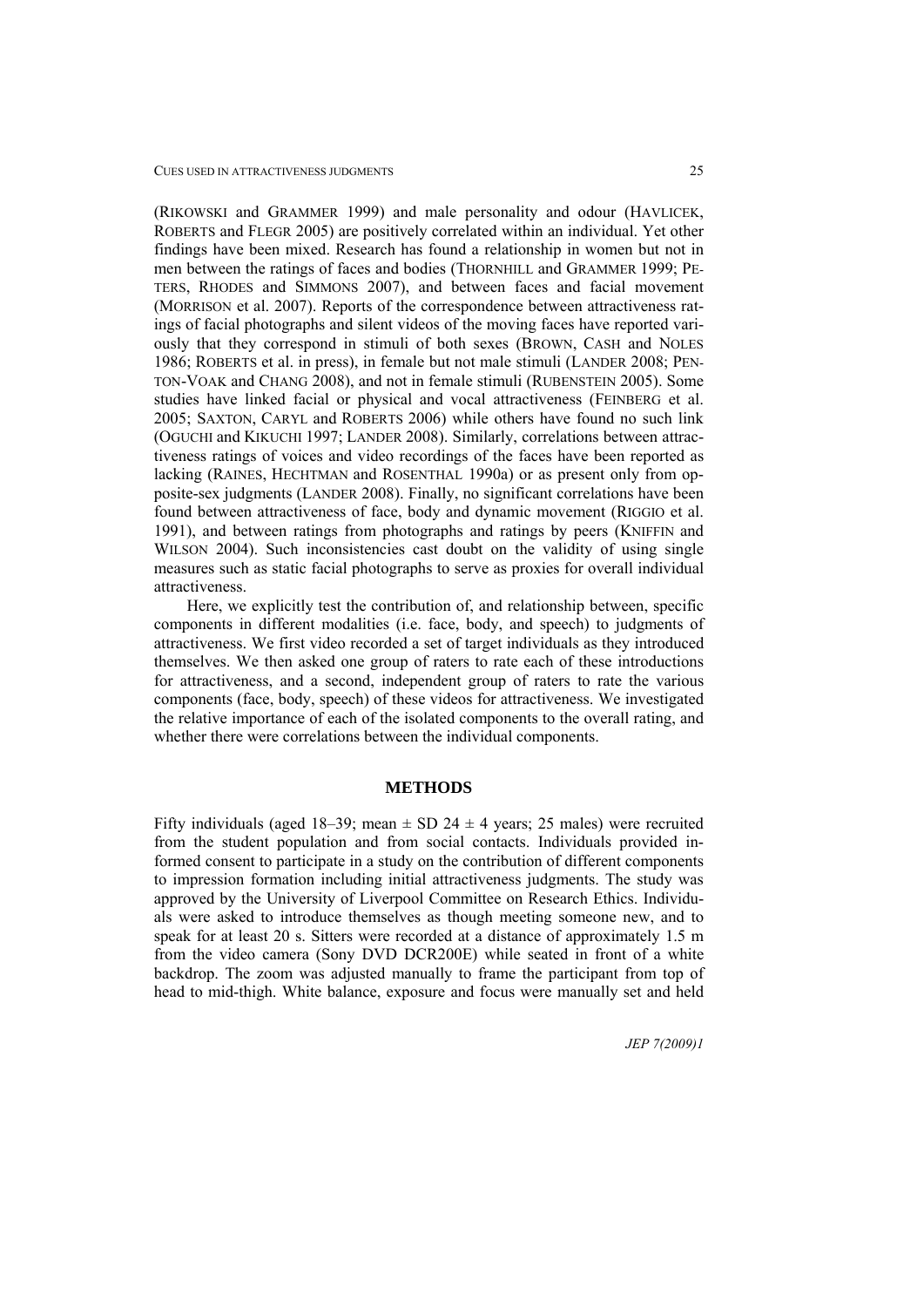constant. Sitters were asked to introduce themselves as they might upon meeting someone for the first time in a pub or bar. They were prompted to talk on any subject they wished, including their studies, hobbies, work, free time, holidays or weekend activities. Sitters were free to request that the researcher leave the room for the duration of the recording, and to have a repeat take of the recording, for example if they failed to speak for 20 s. Sitters were photographed (Canon Powershot) in front of the white backdrop as they adopted a neutral expression looking straight at the camera. Seated photographs of the face alone, and then standing photographs of the entire face and body with arms held vertical and parallel with their sides, were taken. Individuals were also recorded (M-Audio Microtrack 24/96, Audio-Technica ATR55 Telemike Shotgun cardioid condenser microphone) as they read out a sentence: "The quick brown fox jumped over the lazy dog". All recordings were made in the same location within a windowless recording room lit with standard fluorescent lighting. Facial photographs were cropped with an oval around the face outline, concealing the majority of the hair (Corel Paint Shop Pro Photo X2) and normalised in size with reference to interpupillary distance (c.f. BURRISS and LITTLE 2006), and body photographs were cropped from neck to fingertips (i.e. omitting the head) and normalised for height. Size normalisation was carried out with specialist image software (Psychomorph; TIDDEMAN, BURT and PERRETT 2001). Resultant image dimensions were 1276 x 1276 pixels (face) and 1181 x 1259 pixels (body). Video recordings were edited to a duration of 20 s, cropped to dimensions of 400 x 480 square pixels and encoded as 25 f.p.s. QuickTime movies using the MPEG-4 codec (Adobe After Effects 7.0). Soundtracks were normalised for amplitude to ensure volume similarity between recordings (Adobe Audition 2.0).

Raters (aged  $18 - 32$ ; mean  $\pm$  SD  $20 \pm 3$  years) were recruited from the student population of a different university from that at which sitters were recruited, and participated in one of three separate sessions in exchange for course credit. Participants filled out basic demographic information in an anonymous questionnaire. In two of the sessions, raters ( $N = 26$ ; 7 males) were presented with the complete 20 s video of each self-introduction. Raters reported themselves to be white European, except for one who did not answer, and one rater reported herself to be homosexual while the rest reported themselves to be heterosexual. In a third session, raters  $(N =$ 13; 3 males) were presented with masked neutral face photographs, upper body images, and finally video soundtracks. Small numbers of raters are sufficient for judgments of attractiveness because attractiveness judgments tend to be homogeneous between raters (e.g. FEINBERG et al. 2005; JONES et al. 2005). Raters from the third session also rated a subset  $(N = 39)$  of the voice recordings of the neutral sentence. Female stimuli were presented before male stimuli in each case. Raters reported themselves to be white European, except for one who described herself as Asian, and one rater reported herself to be bisexual while the rest reported themselves to be heterosexual. Sessions took place in a classroom where stimuli were projected onto a screen and sounds played over a speaker system. Raters rated each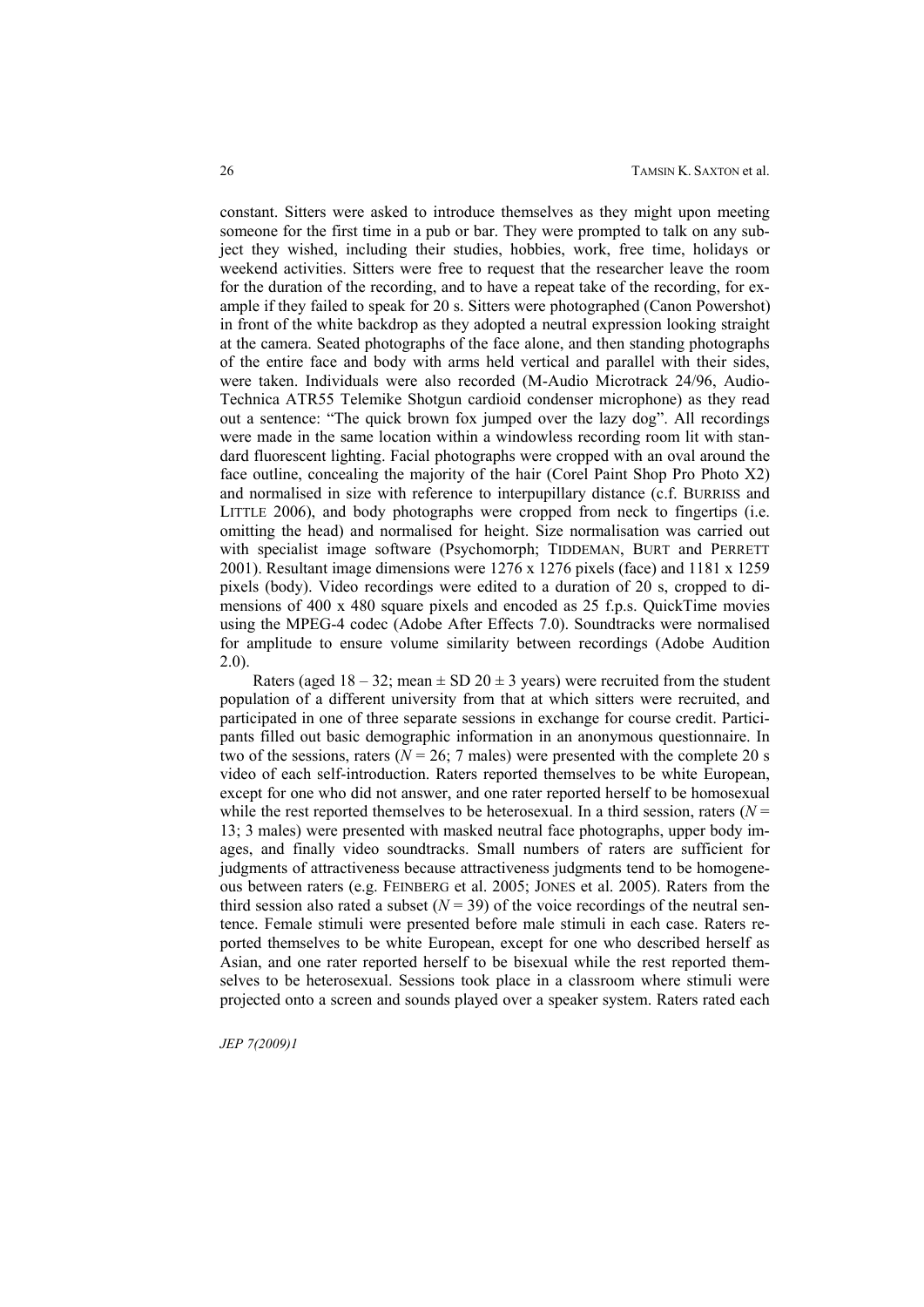stimulus for attractiveness on a scale from 1–7 (anchors "unattractive" and "very attractive") on a sheet of paper. They were told that the sitters were recruited from a normal student population, and with reference to this they should endeavour to use the whole rating scale if possible. They were instructed not to respond in any way which could allow others in the room to infer their judgments. The mean attractiveness rating of each component for each sitter was calculated.

Analysis was carried out using SPSS 15.0. Kendall's coefficient of concordance (*W*) was used to examine concordance. One rater was confused at the beginning of the session and did not rate the first 25 masked faces, and so her ratings were excluded from the concordance calculations for all of the masked faces. If raters neglected to rate a stimulus ( $N = 55$  of a possible 3225 ratings) values were replaced by the mean value given to that stimulus so that the rest of the rater's ratings could be included in the analysis. Kendall's tau-b  $(\tau)$  is used for correlational analysis because some sets of ratings were non-normally distributed (Shapiro-Wilk's test of normal distribution,  $p < 0.1$  once ratings had been split for separate analysis for male and female stimuli. Assumptions of regression were satisfied, including that of no multicollinearity, as measured with reference to correlation between pairs of variables, VIF, tolerance, loadings and determinant of the correlation matrix (Field 2005). Ratings of the neutral sentence were not included in the regression analysis because they correlated highly with ratings of the soundtrack  $(r = .660, p < .001)$ . Substitution in the main analysis of the neutral sentence ratings for the soundtrack ratings gave rise to qualitatively identical results; such substitution was not carried out in the separate regressions for male and female targets because of the restrictions on sample size  $(n = 39$  for whom sentence ratings were obtained). The enter method of regression was used because no assumption was made as to the relative importance of each component to overall attractiveness judgments (FIELD 2005).

### **RESULTS**

Judges demonstrated concordance in their ratings (face:  $W = .480$ ; body:  $W = .441$ ; soundtrack: *W* = .339; all *p* < .001).

Linear regression was used to analyse the relationship between the ratings of the complete video and the various components (dependent variable: mean attractiveness score for complete video; independent variables: mean attractiveness scores for face, body and speech). The overall model was significant (adjusted  $r^2$  = .508, F = 17.85, df = 49,  $p < .001$ ). The face (standardised  $\beta$  = .349, t = 3.07,  $p = .004$ ), body (standardised  $\beta = .343$ ,  $t = 2.89$ ,  $p = .006$ ) and soundtrack (standardised  $\beta$  = .278, t = 2.60,  $p$  = .013) were independently and positively related to the rating of the complete video. Results are qualitatively identical if ratings of the neutral sentence replace ratings of the soundtrack. If target age is additionally included in the analysis, results are qualitatively identical, with the addition that age is independently and negatively related to the rating of the complete video (standardised *β*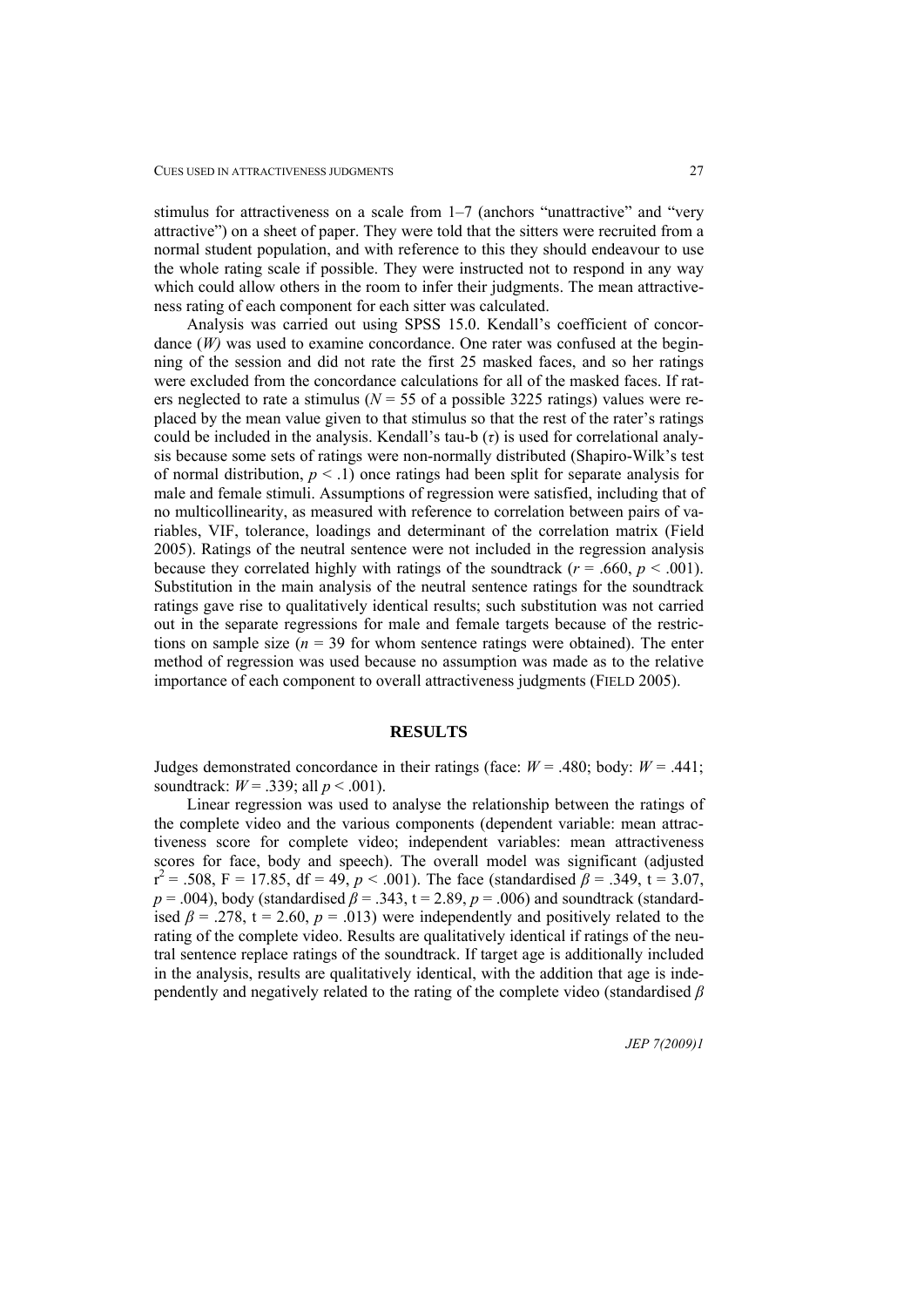$= -0.218$ ,  $t = -2.13$ ,  $p = 0.039$ ). However, age is not significant ( $p > 0.1$ ) with the exclusion of two cases (both males, aged 29 and 39) which appeared in this second analysis to have a disproportionate influence on the results (Mahalanobis distance > 14; BARNETT and LEWIS 1978).

Even though ratings were made by separate groups, there were significant correlations between the rating of the complete video and the ratings of the various components, both for all stimuli or for male and female stimuli separately (*Table 1*). Correction for multiple comparisons is not made because the correlations are not entirely independent of each other (i.e. if there is a correlation between face and video when all stimuli are judged, we would anticipate a similar relationship when the stimuli are restricted to the men or the women) and so a straightforward correction is not possible. Ratings of the various components were also positively and significantly correlated with each other (face/body:  $\tau = .350$ ,  $p < .001$ ; face/soundtrack:  $\tau$  = .196,  $p$  = .050; body/soundtrack:  $\tau$  = .197,  $p$  = .049).

*Table 1.* Correlations of attractiveness ratings between individual components and rating of complete video

|            | all stimuli |             | male stimuli |      | female stimuli |      |
|------------|-------------|-------------|--------------|------|----------------|------|
|            |             |             |              |      |                |      |
| face       | .426        | $\leq .001$ | .350         | .015 | .463           | .001 |
| body       | .460        | $\leq .001$ | .425         | .004 | .374           | .010 |
| soundtrack | .320        | .001        | .367         | .012 | .294           | .044 |

Next, we split the targets by sex, and re-ran the analyses. The overall model was significant (men/women: adjusted  $r^2 = .536/0.714$ ,  $F = 9.85/20.18$ , df = 23/23, *p* < .001/.001). The face (men/women: standardised *β* = .463/.396, t = 2.92/2.76,  $p = .008/.012$ , body (men/women standardised  $\beta = .453/.310$ , t = 2.96/2.14,  $p = .008/0.045$ ) and, in women but not men, the soundtrack (men/women standardised  $\beta$  = .070/.415, t = .439/3.52,  $p$  = .666/.002) were independently and positively related to the rating of the complete video. Here one man and one woman were excluded because analysis indicated that their cases may have had a disproportionate influence on results (Mahalanobis distance  $> 12$ ; standardised DFBeta values  $> 1$ ), although if they are retained in the model, results are qualitatively identical with the exception that ratings of men's faces and women's bodies are not significant predictors of ratings of the complete video. If target age is additionally included in the analysis, results are qualitatively identical; age is not a significant predictor (both  $p > 0.13$ . Again, ratings of the various components were positively correlated with each other, although most values were non-significant (men: face/body:  $\tau = .184$ , *p* = .205; face/soundtrack: *τ* = .222, *p* = .127; body/soundtrack: *τ* = .260, *p* = .077;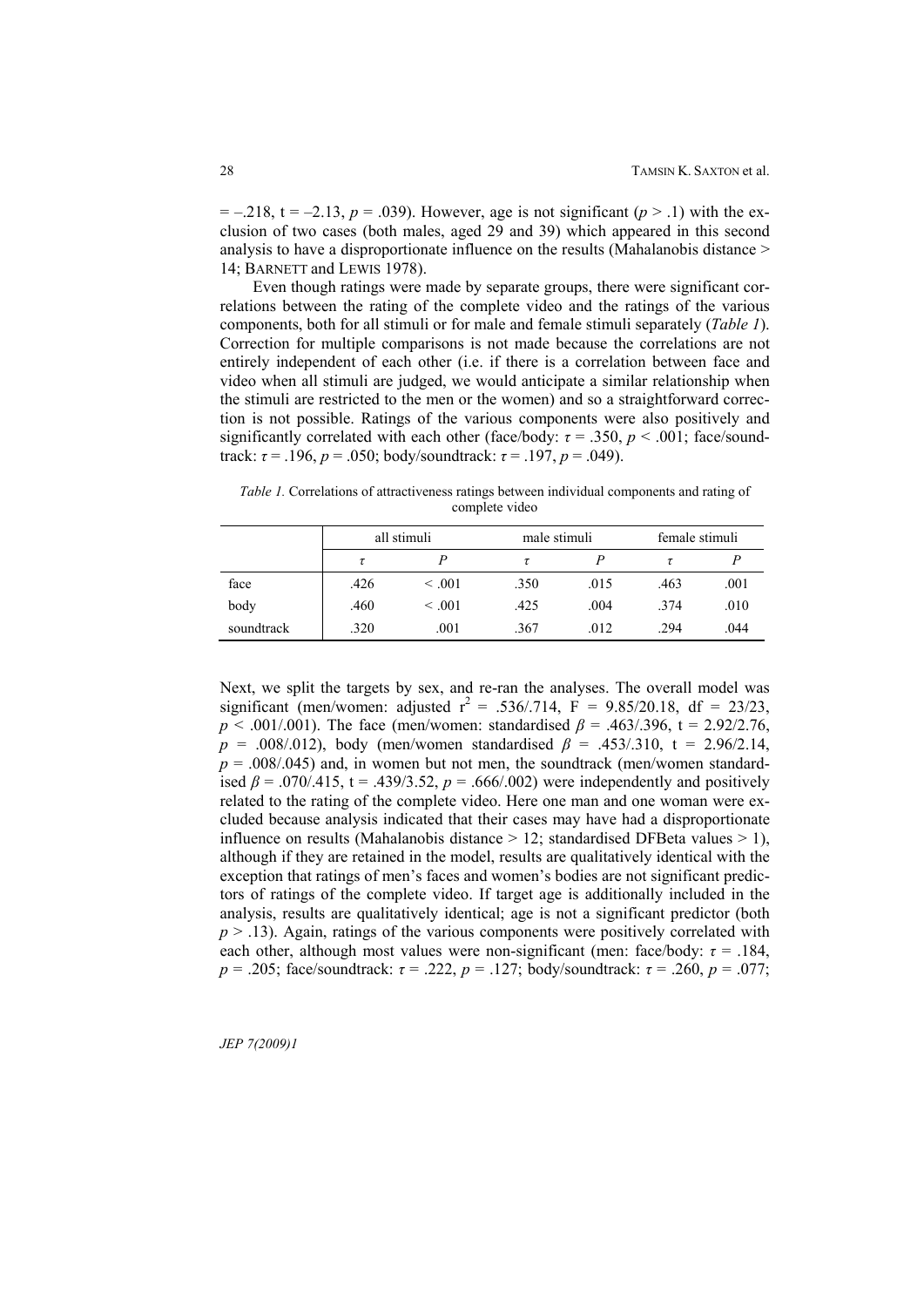women: face/body: *τ* = .464, *p* = .001; face/soundtrack: *τ* = .158, *p* = .280; body/soundtrack:  $\tau = .149$ ,  $p = .312$ ).

#### **DISCUSSION**

The current study builds upon previous research which has examined how different components such as the face and body combine to form a more holistic impression of personal attractiveness (e.g. RIGGIO et al. 1991; PETERS, RHODES and SIMMONS 2007). It also seeks to investigate conflicting findings showing that trait attractiveness in different modalities is (e.g. BROWN, CASH and NOLES 1986; RIKOWSKI and GRAMMER 1999; THORNHILL and GRAMMER 1999; FEINBERG et al. 2005; HAV-LICEK, ROBERTS and FLEGR 2005; SAXTON, CARYL and ROBERTS 2006; FEINBERG et al. 2008; ROBERTS et al. in press) or is not (E.G. RAINES, HECHTMAN AND ROSEN-THAL 1990a; RIGGIO et al. 1991; OGUCHI and KIKUCHI 1997; RUBENSTEIN 2005; LANDER 2008) positively correlated. We set out to categorise the relative importance of face, body and speech to overall judgments of attractiveness, and to investigate the relationships between attractiveness judgments of face, body and speech. We recorded a set of target individuals as they introduced themselves on video. The self-introduction video was designed to correspond to zero acquaintance social contexts. We asked one group of raters to rate each of these complete video introductions for attractiveness. We asked a second, independent group of raters to rate the various components of the videos (a facial photograph of a neutral expression, masked to conceal the hair; the upper body; and the soundtrack of that video) for attractiveness.

Although one group of individuals rated the full videos, and a second group rated the face, body and speech, the mean ratings of the face, body and speech (in order of relative magnitude) were all significant predictors of the mean ratings of the complete videos. We also found that ratings of the individual components (face, body, speech) correlated significantly with each other. The correlation between the face and body demonstrated a medium-sized effect, while correlations with the speech were of a small effect size. There was some evidence that age related negatively to attractiveness ratings of the complete video. Rated female physical attractiveness tends to decline with age during adulthood (SYMONS 1995). In men, although age may show a positive relationship with attractive traits such as dominance (KEATING 1985; SADALLA, KENRICK and VERSHURE 1987) and resources (WAYNFORTH and DUNBAR 1995), these traits may be less apparent from a short video clip. Age itself did not mediate the relationship between the attractiveness ratings of the components and the attractiveness ratings of the complete video: face, body and speech remained significant positive predictors when age was entered into the model.

When male and female targets were separated, results were broadly similar, with the exception that there was no evidence for an age effect, and in men, ratings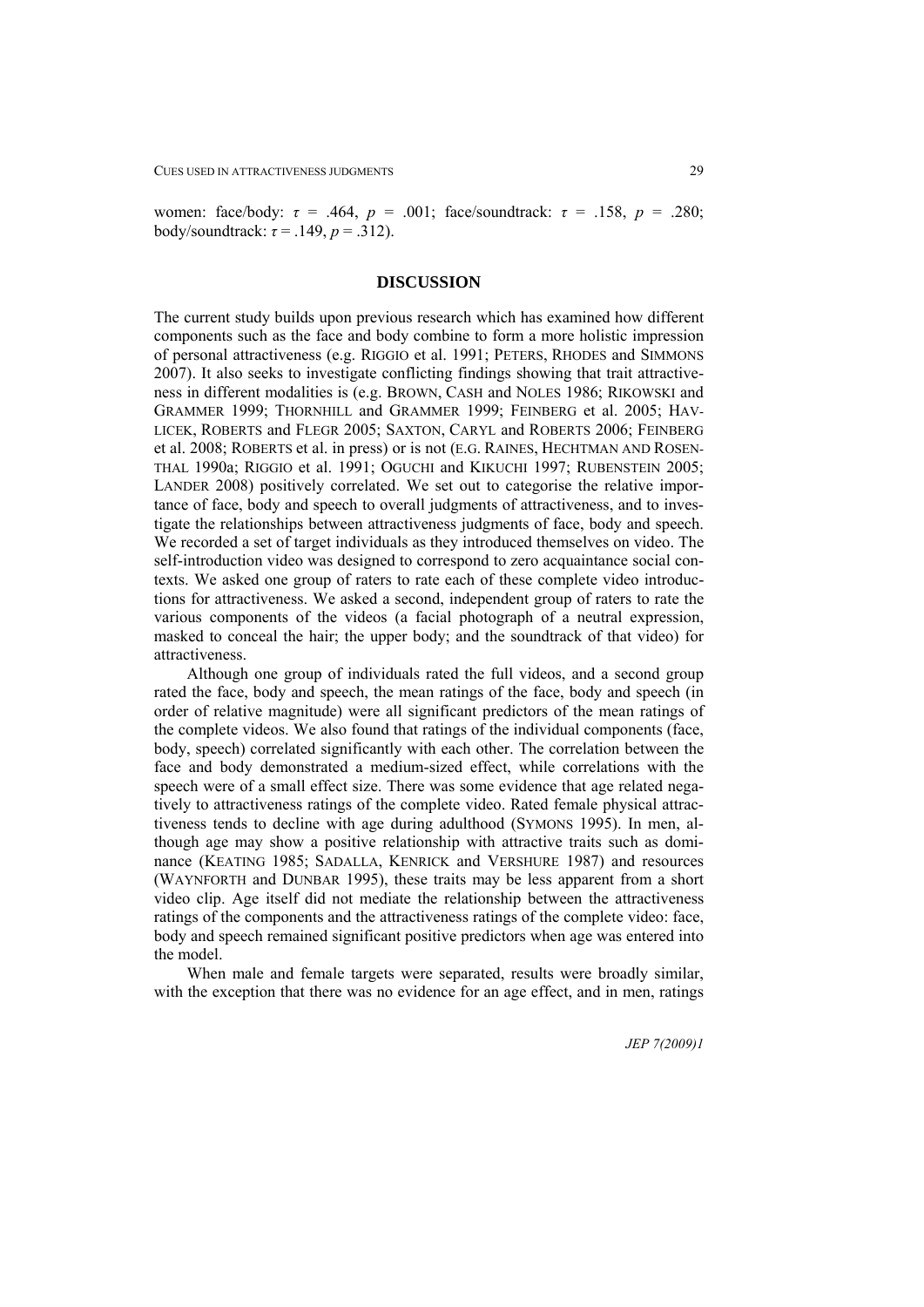of the soundtrack were not significantly related to ratings of the complete video. Split by sex, correlations between ratings of the individual components (face, body, speech) tended to be positive but non-significant. This may be due to the smaller sample size, reducing power to detect real effects. Some studies have reported relationships in the attractiveness of physical traits in women but not in men (THORNHILL and GRAMMER 1999; PETERS, RHODES and SIMMONS 2007; LANDER 2008; PENTON-VOAK and CHANG 2008). Arguably, a woman's mate value may be closely linked to the single dimension of fertility, whereas a man's mate value may depend on a number of less tightly-knit dimensions (e.g. body size, testosterone levels, resources, parenting abilities). Accordingly, we might expect greater concordance in the attractiveness of different traits in women compared with men (see LANDER 2008; PENTON-VOAK and CHANG 2008), although this pattern was not apparent from our data. Future work might continue to investigate systematic sources of variability (e.g. the role of "multiple messages"; see MØLLER and PO-MIANKOWSKI 1993; JOHNSTONE 1996; CANDOLIN 2003) between the attractiveness of different traits. For instance, in men, facial and bodily attractiveness, while linked, may also play different roles in indexing physical fitness (HÖNEKOPP et al. 2007).

Our results are not wholly consistent with previous research showing little relationship between attractiveness judged from a voice recording compared with attractiveness judged from a video recording (RAINES, HECHTMAN and ROSENTHAL 1990a, using videos complete with sound; also LANDER 2008 in same-sex judgments of silent videos), and with findings of low or no relationship between the attractiveness ratings of facial photographs and the attractiveness ratings of silent video recordings of the speaking faces (RUBENSTEIN 2005; LANDER 2008 and PENTON-VOAK and CHANG 2008 in recordings of males), but there are a number of methodological differences. Unlike the present study, vocal cues were only available to the raters of the videos in one of these previous studies (RAINES, HECHTMAN and ROSENTHAL 1990a). Vocal cues can modulate judgments of attractiveness (ZUCK-ERMAN, MIYAKE and HODGINS 1991; MIYAKE and ZUCKERMAN 1993; ZUCKER-MAN, HODGINS and MIYAKE 1993). Previous studies also used shorter video extracts (between two and 10 s compared to the 20 s of the current study), and all but one (PENTON-VOAK and CHANG 2008) of the studies attempted to eliminate (RUBENS-TEIN 2005; LANDER 2008) or pre-specify (RAINES, HECHTMAN and ROSENTHAL 1990a) emotional information and personal expression, qualities that affect perceptions of attractiveness (RAINES, HECHTMAN and ROSENTHAL 1990a, b; PENTON-VOAK and CHANG 2008). Exaggerated female facial movements are associated with enhanced female attractiveness (MORRISON et al. 2007; PENTON-VOAK and CHANG 2008), and it is possible that dynamic emotional or sexually dimorphic expression strengthens the relationship between static and dynamic attractiveness. In the present study, the inclusion of vocal information in longer and more naturalistic recordings where personal and emotional expression are allowed represents more realistically how an individual appears in the real world than do emotion-free or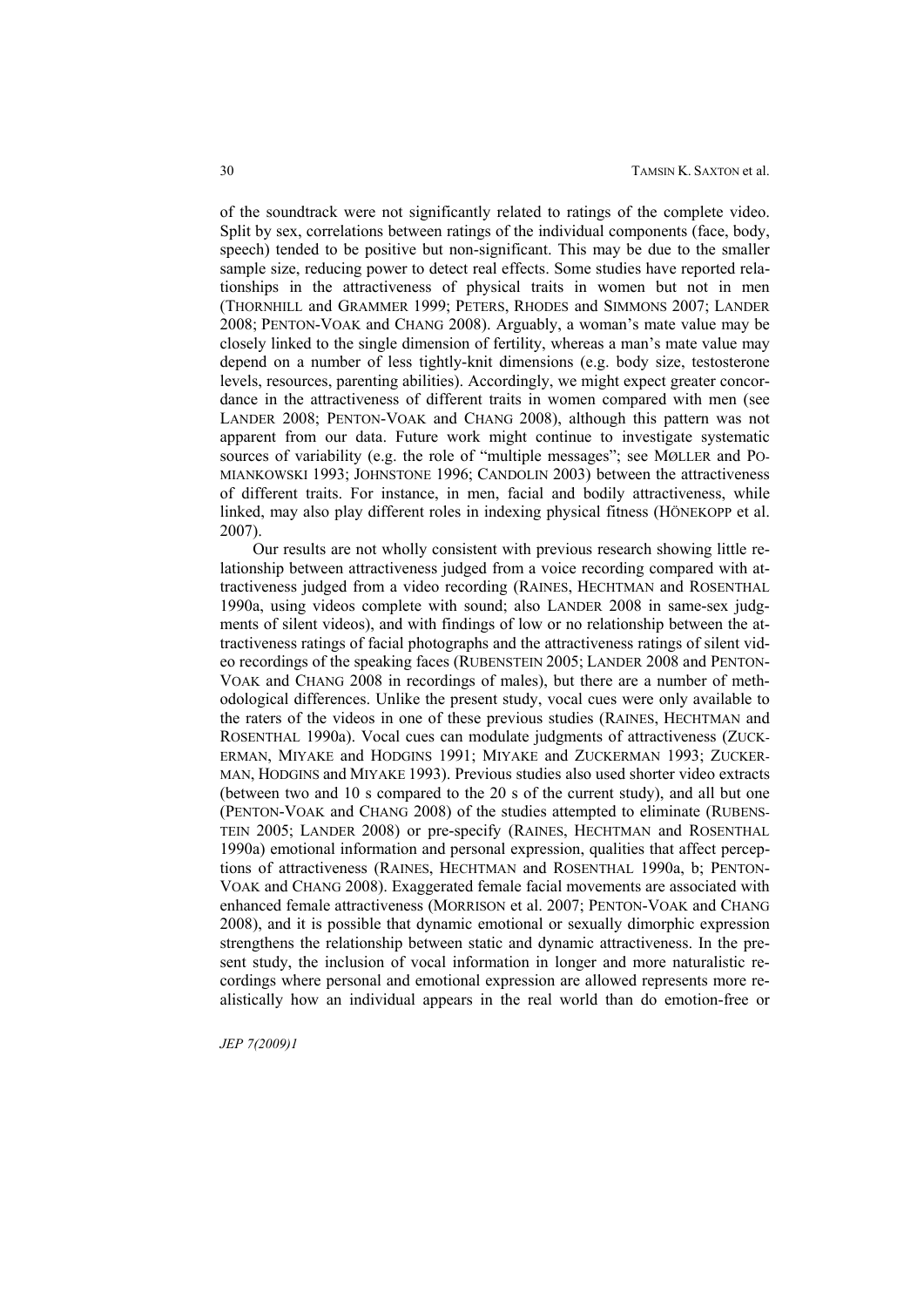soundless dynamic facial images. Although the current study makes use of videos, which are still a step removed from the real world, the finding that individual components such as static facial images relate to overall attractiveness suggests that ratings of individual components may yet be valid indices of overall individual attractiveness, and supports their use.

Future work may consider how attributes of the raters influence the relationship between overall personal attractiveness and the rated attractiveness of individual components such as a static facial photograph. While raters tend to agree on the attractiveness of others (LANGLOIS et al. 2000), this broad agreement can hide systematic individual variation. For instance, in comparing children, teenagers and young adults, the three groups give different weightings to facial and vocal attractiveness (ZUCKERMAN and HODGINS 1993), and only the older groups rate a man's attractiveness similarly irrespective of whether they rate his face or voice (SAXTON, CARYL and ROBERTS 2006). In the same vein, only ratings from women at the highfertility phase of the menstrual cycle gave rise to positive relationships between men's body odour and visually-assessed attractiveness, and between men's body odour and body symmetry (RIKOWSKI and GRAMMER 1999). The sex of the rater, and whether the rater is assessing same-sex or opposite-sex images, can also influence ratings (ROBERTS et al. in press). Cultural differences that affect ratings of attractiveness and that are apparent across modalities such as apparel and accent may increase the effect size of the correlation between individual components and holistic attractiveness in culturally heterogeneous stimuli, and vice versa. Our targets were culturally relatively homogeneous, since they were all recruited within one university. The study did not attempt to separate out more biological factors such as body shape or voice quality from more culturally-influenced factors such as choice of clothing or speech, and although this meant that raters in both conditions were privy to identical information, future research might seek to examine the impact of these various possible influences. We note though the lack of impact of the additional semantic and personal information available in the soundtrack, as demonstrated by the significant, large-effect correlations between ratings of the speech and ratings of the standardised sentence, and also by the consistency of our results irrespective of whether speech or standardised sentence ratings were used in the main regression analysis. Finally, although our video stimuli were designed to emulate a first meeting, other modalities may also impact upon first impressions, including bodily odour (e.g. LI et al. 2007; HAVLICEK and SAXTON in press) and bodily movement (BROWN et al. 2005).

Our results suggest that studies that employ visual stimuli alone to assess individual attractiveness in a mate choice context may be prone to a systematic source of experimental noise in that they do not consider the role of vocal attractiveness. Assessment of both vocal and visual components (c.f. ZUCKERMAN, MIYAKE and HODGINS 1991; MIYAKE and ZUCKERMAN 1993) would assist in a fuller understanding of an individual's attractiveness. Nevertheless, in replicating results showing that the face is more important than the body (PETERS, RHODES and SIMMONS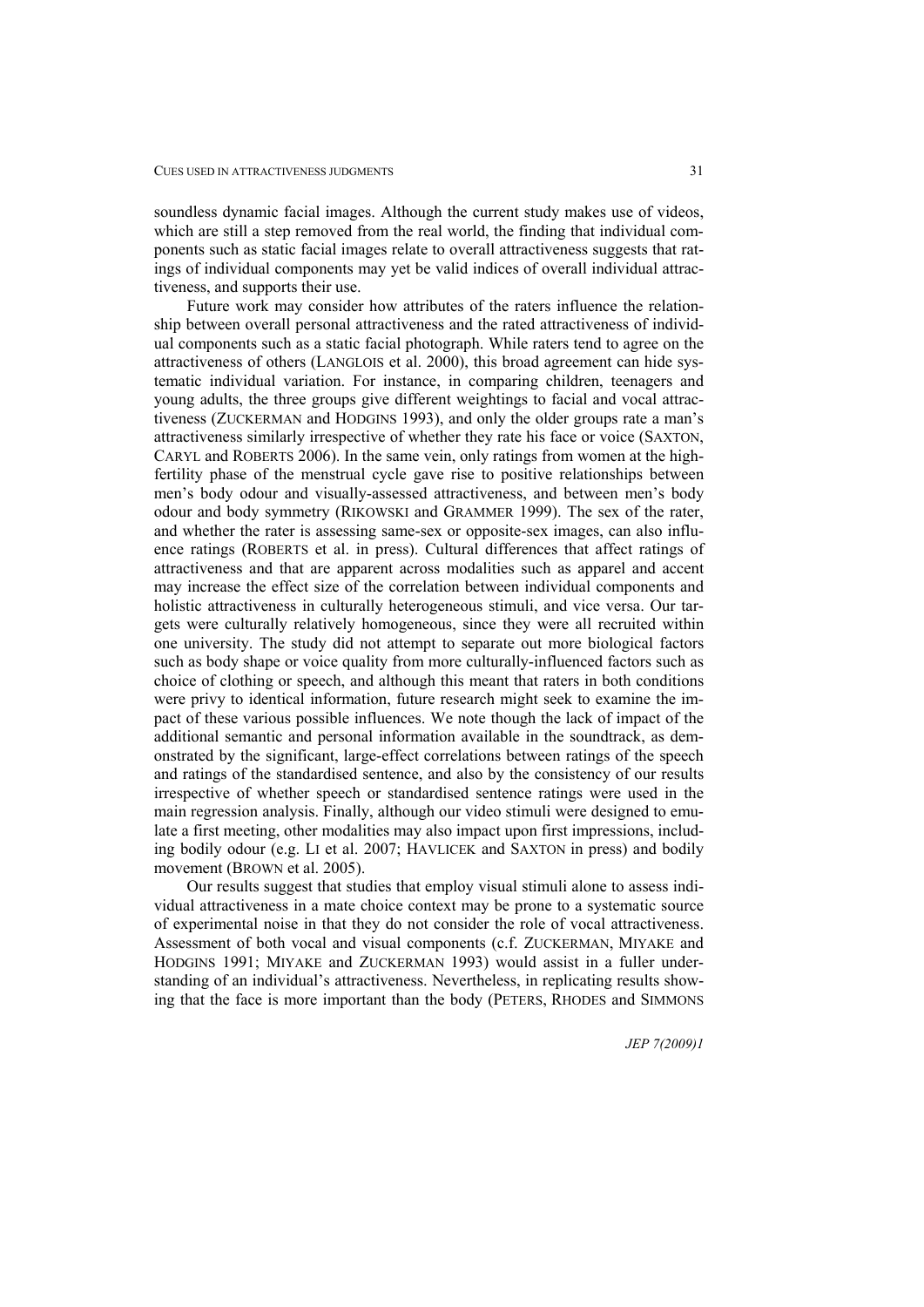2007), and in extending this to show that face also has greater relative import than speech to ratings of personal attractiveness at zero acquaintance, our findings support the prevalent use of facial photographs as proxy measures of an individual's attractiveness within human attraction and mate choice research. We recommend further research into the individual differences and the contextual effects that may moderate this relationship.

#### **ACKNOWLEDGEMENTS**

We thank M. Lyons and M. Guest for help with participant recruitment and session organisation and D.I. Perrett and B.P. Tiddeman for use of the Psychomorph program. TKS was supported by the University of Liverpool, is supported by an ESRC postdoctoral research fellowship, and thanks the Owen F. Aldis Scholarship Fund for its generous sponsorship of the research. AKM is supported by the BBSRC and Unilever R&D, Port Sunlight. HMR is supported by NERC.

#### **REFERENCES**

- APICELLA, C. L., FEINBERG, D. R. & MARLOWE, F. W. (2007): Voice pitch predicts reproductive success in male hunter-gatherers. *Biology Letters,* 3(6), 682–684.
- BARNETT, V. & LEWIS, T. (1978): *Outliers in Statistical Data.* New York: Wiley.
- BROWN, T. A., CASH, T. F. & NOLES, S. W. (1986): Perceptions of physical attractiveness among college students: Selected determinants and methodological matters. *The Journal of Social Psychology,* 126(3), 305–316.
- BROWN, W. M., CRONK, L., GROCHOW, K., JACOBSON, A., LIU, C. K., POPOVIĆ, Z. & TRIVERS, R. L. (2005): Dance reveals symmetry especially in young men. *Nature,* 438(7071), 1148– 1150.
- BURRISS, R. P. & LITTLE, A. C. (2006): Effects of partner conception risk phase on male perception of dominance in faces. *Evolution and Human Behavior,* 27(4), 297–305.
- CANDOLIN, U. & REYNOLDS, J. P.(2003): The use of multiple cues in mate choice. *Biological Reviews of the Cambridge Philosophical Society,* 78(4), 575–595.
- DEPAULO, B. M., ZUCKERMAN, M. & ROSENTHAL, R. (1980): Detecting deception: modality effects. *Review of Personality and Social Psychology,* 1, 125–162.
- EKMAN, P., FRIESEN, W. V., O'SULLIVAN, M. & SCHERER, K. (1980): Relative importance of face, body, and speech in judgments of personality and affect. *Journal of Personality and Social Psychology,* 38(2), 270–277.
- FEINBERG, D. R., DEBRUINE, L. M., JONES, B. C. & LITTLE, A. C. (2008): Correlated preferences for men's facial and vocal masculinity. *Evolution and Human Behavior,* 29(4), 233–241.
- FEINBERG, D. R., JONES, B. C., DEBRUINE, L. M., MOORE, F. R., LAW SMITH, M. J., CORNWELL, R. E., TIDDEMAN, B. P., BOOTHROYD, L. G. & PERRETT, D. I. (2005): The voice and face of woman: One ornament that signals quality? *Evolution and Human Behavior,* 26(5), 398– 408.
- FIELD, A. (2005): *Discovering Statistics Using SPSS.* London: SAGE Publications Ltd.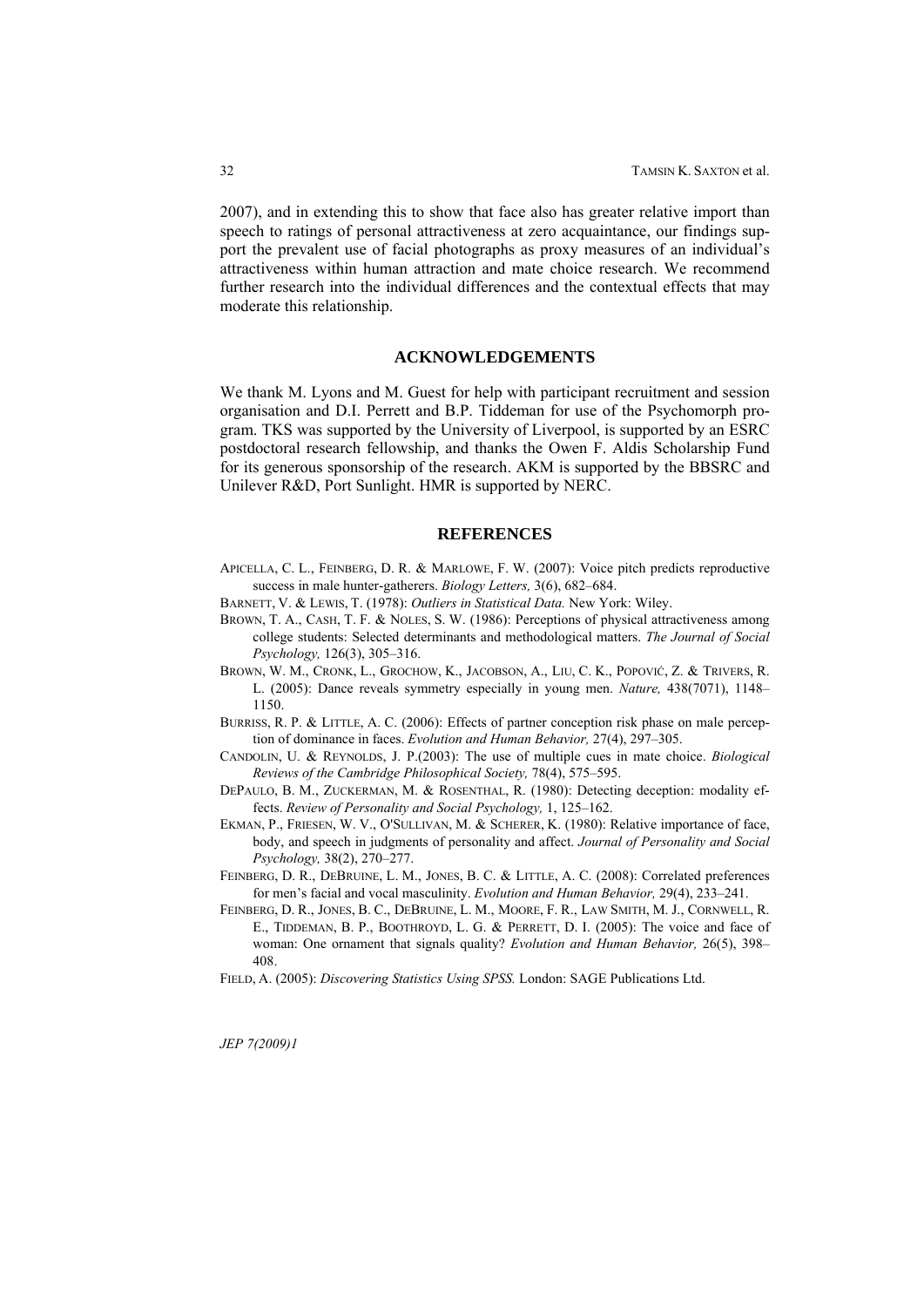CUES USED IN ATTRACTIVENESS JUDGMENTS

- FRIEDMAN, H. S. (1978): The relative strength of verbal versus nonverbal cues. *Personality and Social Psychology Bulletin,* 4(1), 147–150.
- HAVLICEK, J., ROBERTS, S. C. & FLEGR, J. (2005): Women's preference for dominant male odour: Effects of menstrual cycle & relationship status. *Biology Letters,* 1(3), 256–259.
- HAVLICEK, J. & SAXTON, T. K. (in press): The effect of diet on human bodily odors. In: Hasegawa, K. & Takahashi, H. (eds): *New Research on Food Habits.* New York: Nova Publishing.
- HÖNEKOPP, J., RUDOLPH, U., BEIER, L., LIEBERT, A. & MÜLLER, C. (2007): Physical attractiveness of face and body as indicators of physical fitness in men. *Evolution and Human Behavior,* 28(2), 106–111.
- JOHNSTONE, R. A. (1996): Multiple displays in animal communication:'backup signals' and 'multiple messages'. *Philosophical Transactions: Biological Sciences,* 351(1337), 329–338.
- JONES, B. C., DEBRUINE, L. M., PERRETT, D. I., LITTLE, A. C., FEINBERG, D. R. & LAW SMITH, M. J. (2008): Effects of menstrual cycle phase on face preferences. *Archives of Sexual Behavior,* 37, 78–84.
- JONES, B. C., LITTLE, A. C., BOOTHROYD, L., FEINBERG, D. R., CORNWELL, R. E., DEBRUINE, L. M., ROBERTS, S. C., PENTON-VOAK, I. S., LAW SMITH, M. J., MOORE, F. R., DAVIS, H. P. & PERRETT, D. I. (2005): Women's physical and psychological condition independently predict their preference for apparent health in faces. *Evolution and Human Behavior,* 26, 451– 457.
- KEATING, C. F. (1985): Gender and the physiognomy of dominance and attractiveness. *Social Psychology Quarterly,* 48(1), 61.
- KNIFFIN, K. M. & WILSON, D. S. (2004): The effect of nonphysical traits on the perception of physical attractiveness: Three naturalistic studies. *Evolution and Human Behavior,* 25(2), 88.
- LANDER, K. (2008): Relating visual and vocal attractiveness for moving and static faces. *Animal Behaviour,* 75(3), 817–822.
- LANGLOIS, J. H., KALAKANIS, L., RUBENSTEIN, A. J., LARSON, A., HALLAM, M. & SMOOT, M. (2000): Maxims or myths of beauty? A meta-analytic and theoretical review. *Psychological Bulletin,* 126(3), 390–423.
- LI, W., MOALLEM, I., PALLER, K. A. & GOTTFRIED, J. A. (2007): Subliminal smells can guide social preferences. *Psychological Science,* 18(12), 1044–1049.
- MIYAKE, K. & ZUCKERMAN, M. (1993): Beyond personality impressions: Effects of physical and vocal attractiveness on false consensus, social comparison, affiliation, and assumed and perceived similarity. *Journal of Personality,* 61(3), 411–437.
- MØLLER, A. P. & POMIANKOWSKI, A. (1993): Why have birds got multiple sexual ornaments? *Behavioral Ecology and Sociobiology,* 32(3), 167–176.
- MORRISON, E. R., GRALEWSKI, L., CAMPBELL, N. & PENTON-VOAK, I. S. (2007): Facial movement varies by sex and is related to attractiveness. *Evolution and Human Behavior,* 28(3), 186– 192.
- MUESER, K. T., GRAU, B. W., SUSSMAN, S. & ROSEN, A. J. (1984): You're only as pretty as you feel: Facial expression as a determinant of physical attractiveness. *Journal of Personality and Social Psychology,* 46(2), 469–478.
- NOLLER, P. (1985): Video primacy A further look. *Journal of Nonverbal Behavior,* 9(1), 28–47.
- OGUCHI, T. & KIKUCHI, H. (1997): Voice and interpersonal attraction. *Japanese Psychological Research,* 39(1), 56–61.

33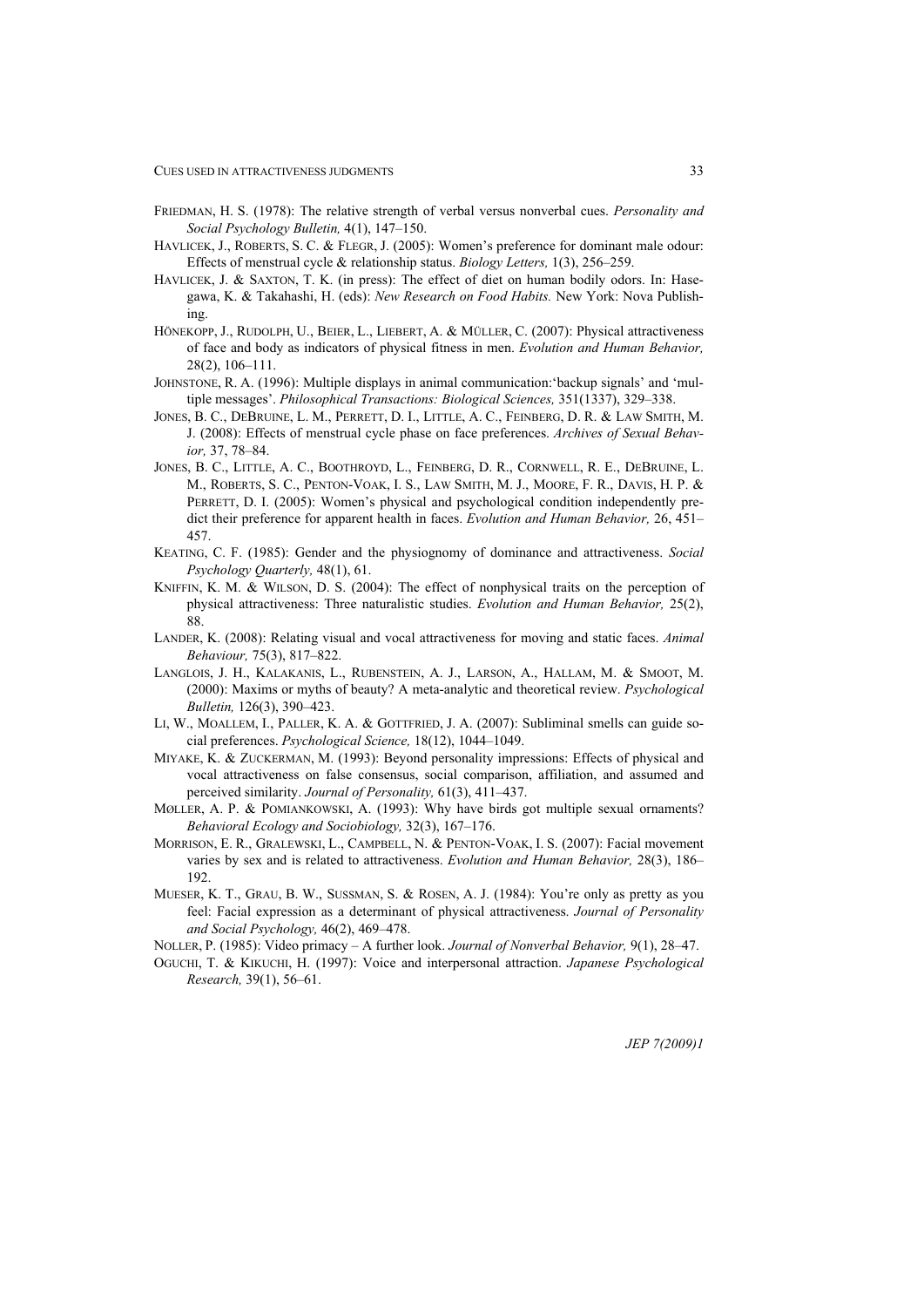- PENTON-VOAK, I. S. & CHANG, H. (2008): Attractiveness judgements of individuals vary across emotional expression and movement conditions. *Journal of Evolutionary Psychology,* 6(2), 89–100.
- PETERS, M., RHODES, G. & SIMMONS, L. W. (2007): Contributions of the face and body to overall attractiveness. *Animal Behaviour,* 73(6), 937–942.
- RAINES, R. S., HECHTMAN, S. B. & ROSENTHAL, R. (1990a): Nonverbal behavior and gender as determinants of physical attractiveness. *Journal of Nonverbal Behavior,* 14(4), 253–267.
- RAINES, R. S., HECHTMAN, S. B. & ROSENTHAL, R. (1990b): Physical attractiveness of face and voice: Effects of positivity, dominance, and sex. *Journal of Applied Social Psychology,* 20(19), 1558–1578.
- RHODES, G. (2006): The evolutionary psychology of facial beauty. *Annual Review of Psychology,* 57, 199–226.
- RHODES, G., SIMMONS, L. W. & PETERS, M. (2005): Attractiveness and sexual behavior: Does attractiveness enhance mating success? *Evolution and Human Behavior,* 26(2), 186–201.
- RIGGIO, R. E., WIDAMAN, K. F., TUCKER, J. S. & SALINAS, C. (1991): Beauty is more than skin deep: Components of attractiveness. *Basic and Applied Social Psychology,* 12(4), 423–439.
- RIKOWSKI, A. & GRAMMER, K. (1999): Human body odour, symmetry and attractiveness. *Proceedings of the Royal Society – Biological Sciences (Series B),* 266(1422), 869–874.
- ROBERTS, S. C. & LITTLE, A. C. (2008): Good genes, complementary genes and human mate choice. *Genetica,* 132, 309–321.
- ROBERTS, S. C., SAXTON, T. K., MURRAY, A., BURRISS, R., ROWLAND, H. & LITTLE, A. C. (in press): Static and dynamic facial images cue similar attractiveness judgements. *Ethology*.
- RUBENSTEIN, A. J. (2005): Variation in perceived attractiveness Differences between dynamic and static faces. *Psychological Science,* 16(10), 759–762.
- SADALLA, E. K., KENRICK, D. T. & VERSHURE, B. (1987): Dominance and heterosexual attraction. *Journal of Personality and Social Psychology,* 52(4), 730–738.
- SAXTON, T. K., CARYL, P. G. & ROBERTS, S. C. (2006): Vocal and facial attractiveness judgments of children, adolescents and adults: the ontogeny of mate choice. *Ethology,* 112, 1179– 1185.
- SAXTON, T. K., DEBRUINE, L. M., JONES, B. C., LITTLE, A. C. & ROBERTS, S. C. (in review): Face and voice attractiveness judgments change during adolescence. *Evolution and Human Behavior.*
- SYMONS, D. (1995): *The Evolution of Human Sexuality.* New York: Oxford University Press.
- THORNHILL, R. & GRAMMER, K. (1999): The body and face of woman: One ornament that signals quality? *Evolution and Human Behavior,* 20, 105–120.
- TIDDEMAN, B., BURT, D. M. & PERRETT, D. (2001): Computer graphics in facial perception research. *IEEE Computer Graphics and Applications,* 21(5), 42–50.
- WAYNFORTH, D. & DUNBAR, R. I. M. (1995): Conditional mate choice strategies in humans: Evidence from 'lonely hearts' advertisements. *Behaviour,* 132(9–10), 755–780.
- ZEBROWITZ-MCARTHUR, L. & MONTEPARE, J. M. (1989): Contributions of a babyface and a childlike voice to impressions of moving and talking faces. *Journal of Nonverbal Behavior,* 13(3), 189–203.
- ZUCKERMAN, M. & HODGINS, H. S. (1993): Developmental changes in the effects of the physical and vocal attractiveness stereotypes. *Journal of Research in Personality,* 27(4), 349–364.
- ZUCKERMAN, M., HODGINS, H. S. & MIYAKE, K. (1993): Precursors of interpersonal expectations: The vocal and physical attractiveness stereotypes. In: Blanck, P. D. (eds): *Interpersonal Ex-*